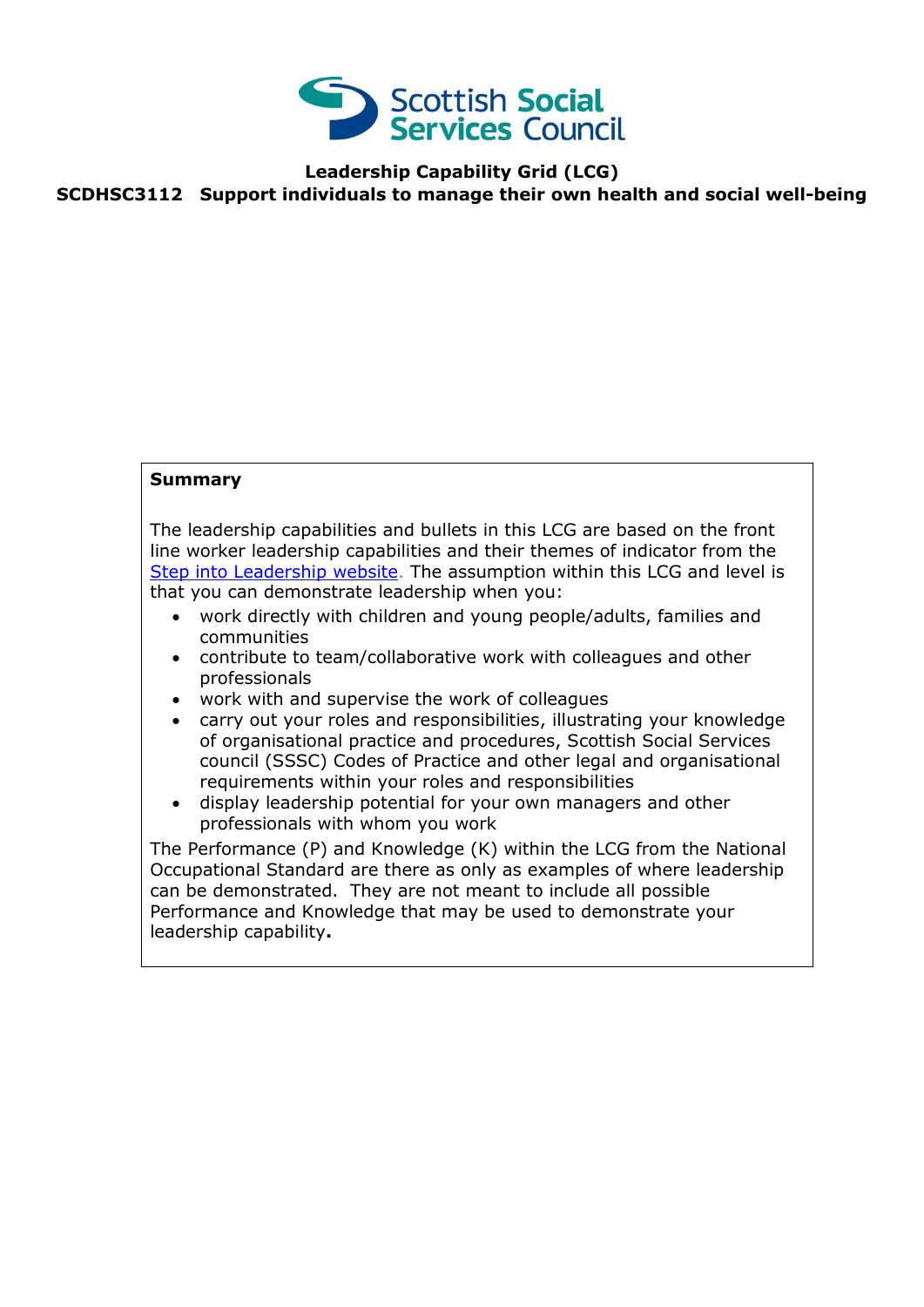

#### **Leadership Capability Grid (LCG)**

### **SCDHSC3112 Support individuals to manage their own health and social well-being**

| Leadership<br>capabilities                 | When supporting individuals to manage their own health and social<br>well-being you can demonstrate leadership capabilities by:                                                                                                                                                                                                                                                                                                                                                                                                                                                                                                                                                                                                                                                                                                                                                                                                                                                         |
|--------------------------------------------|-----------------------------------------------------------------------------------------------------------------------------------------------------------------------------------------------------------------------------------------------------------------------------------------------------------------------------------------------------------------------------------------------------------------------------------------------------------------------------------------------------------------------------------------------------------------------------------------------------------------------------------------------------------------------------------------------------------------------------------------------------------------------------------------------------------------------------------------------------------------------------------------------------------------------------------------------------------------------------------------|
| <b>Vision</b>                              | Providing a vision for those with whom you work and your organisation<br>when you:<br>• See how best to make a difference when providing active support ( $P1$ ,<br>4-10, 12-17, 20-27; K1-5, 11, 16, 24-25, 35, 38, 43, 45-50)<br>Communicate and promote ownership of the vision when providing<br>active support (P1, 4-10, 12-17, 20-27; K1-5, 11, 16, 24-25, 35, 38,<br>43, 45-50), seeking advice & support (P2, 11, 18-19; K20), working<br>with others ( $P15-16$ , 20-27) and recording and reporting ( $P29$ ; K32-34)<br>Promote social service values through active participation and<br>personalisation (P1, 4-10, 12-17, 20-27; K1-5, 11, 16, 24-25, 35, 38,<br>43, 45-50), working with others (P2, 11, 15-16, 18-19, 20-27) and<br>recording and reporting (P29; K32-34)<br>See the bigger picture when demonstrating knowledge and practice of<br>organisational, local and national policies and procedures (All P; K6, 8-<br>9, 26-27, 32-34, 35, 38, 42-43, 45-50) |
| Self-<br>leadership                        | Displaying self leadership when you:<br>• Demonstrate and adapt leadership when supporting individuals to<br>manage their own health and social well-being (All P; K23)<br>Improve own leadership by seeking advice $(P2, 11, 18-19; K20)$ ,<br>through review (P22-28; K49) and self reflection $(K23)$ ,<br>• Take intelligent risks when supporting individuals to manage their own<br>health and social well-being (P4, 1, 16 -19; K26-31, 35, 38, 43, 45-50)<br>Demonstrate and promote resilience (P; K3, 4, 19, 30, 35, 38, 43, 45-<br>50)<br>Challenge discrimination and oppression $(K 1, 4, 30)$                                                                                                                                                                                                                                                                                                                                                                             |
| <b>Motivating</b><br>and inspiring         | Motivating and inspiring others when you:<br>• Inspire people by personal example (P1-27; K14-20, 35, 38, 43, 45-50)<br>• Recognise and value the contribution of others (P1-2, 4-27; K 9-10, 20,<br>35, 38, 43, 45-50)<br>Support the creation of a learning and performance culture ( $P1-27$ ;<br>K16-20, 23, 35-38, 43, 45-50)                                                                                                                                                                                                                                                                                                                                                                                                                                                                                                                                                                                                                                                      |
| <b>Empowering</b>                          | Empowering people when you:<br>• Enable leadership at all levels (P1, 4-10, 12-17, 20-27; K8-9, 16-20,<br>35, 38, 43, 45-50)<br>Support the creation of a knowledge and management (P1-27; K16-20,<br>23, 35-38, 43, 45-50)<br>• Promote professional autonomy (P1, 4-10, 12-17, 20-27 K16-20, 23-<br>25, 35, 38, 43, 45-50)<br>• Involve people in development and improvement (P1-2, 4-27; K16-20,<br>35-38, 43, 45-50)                                                                                                                                                                                                                                                                                                                                                                                                                                                                                                                                                               |
| <b>Collaborating</b><br>and<br>influencing | Collaborating and influencing when you:<br>Promote partnership working (P1-2, 4-27; K11, 14-20, 35, 38, 43, 45-<br>$\bullet$<br>50)                                                                                                                                                                                                                                                                                                                                                                                                                                                                                                                                                                                                                                                                                                                                                                                                                                                     |